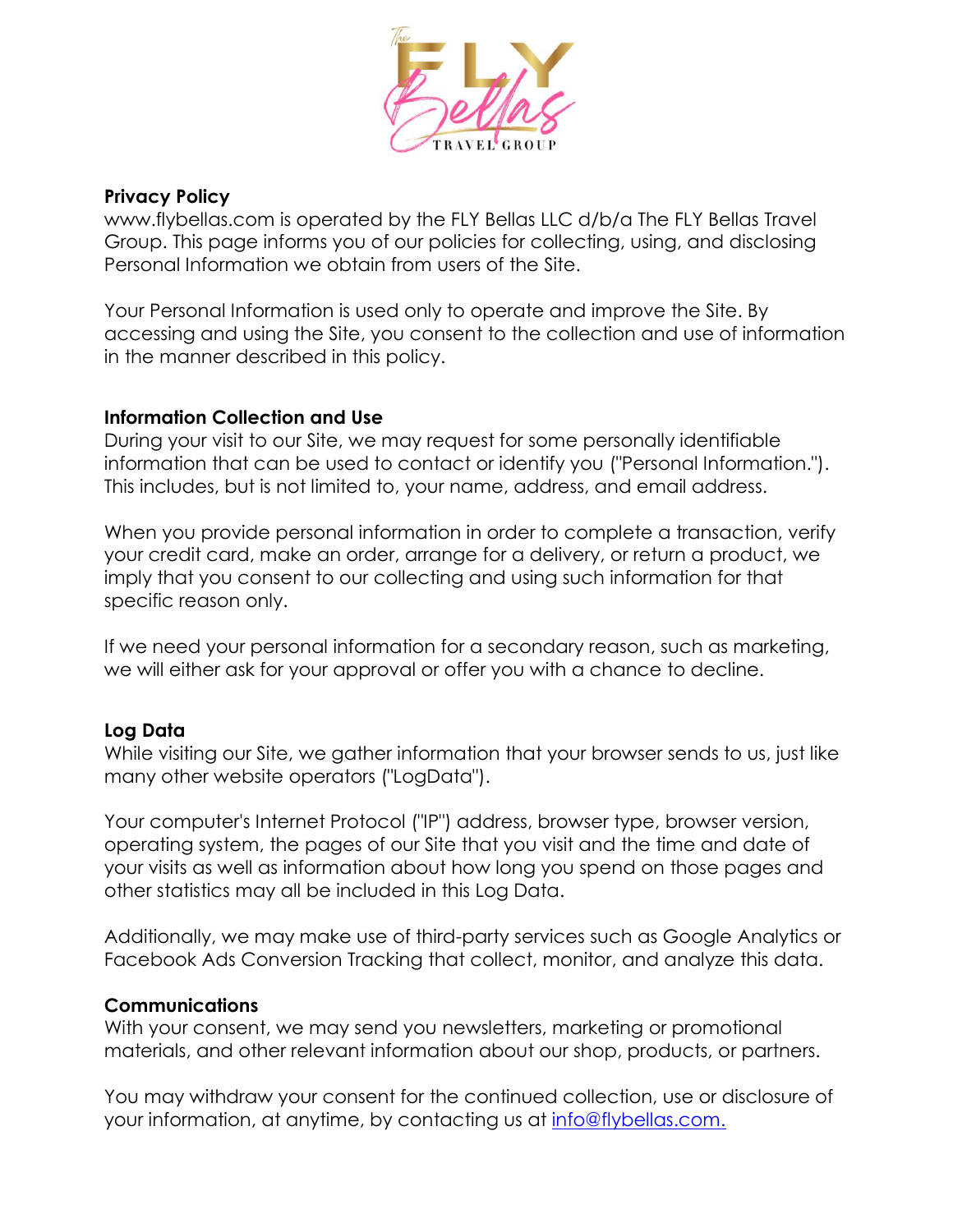# **Cookies**

Cookies are little data files that may contain an anonymous unique identification. Cookies are transmitted from a website to your browser and stored on your computer's hard drive.

We, like many other websites, use "cookies" to collect information. You may set your browser to refuse all cookies or to notify you when a cookie is being sent. However, if you do not accept cookies, you may be unable to utilize some features of our site.

### **Security**

The security of your personal information is important, but keep in mind that no method of transmitting information over the Internet or storing it electronically is 100% safe. To protect your personal information, we take reasonable steps and follow industry best practices to make sure it doesn't get lost, stolen, misused, accessed, disclosed, changed, or destroyed.

#### **Third Parties**

Usual third-party providers will only gather, use and share your information to the extent necessary for the services they offer.

The information we transmit to third-party service providers such as payment gateways and other payment transaction processors is subject to their respective privacy rules.

For these providers, we recommend that you read their privacy policies so you can understand the manner in which your personal information will be handled by these providers.

Remember that certain providers may be situated in or have facilities in jurisdictions other than yours or ours. The laws of the jurisdiction(s) where the service provider or its facilities are situated may apply if you choose to proceed with a transaction that involves third-party services.

You are no longer bound by this Privacy Policy or our website's Terms of Service after you leave our store's website.

#### **Links**

Links in our store may redirect you away from our site. We are not responsible for the privacy practices of other sites and recommend you to read their policies.